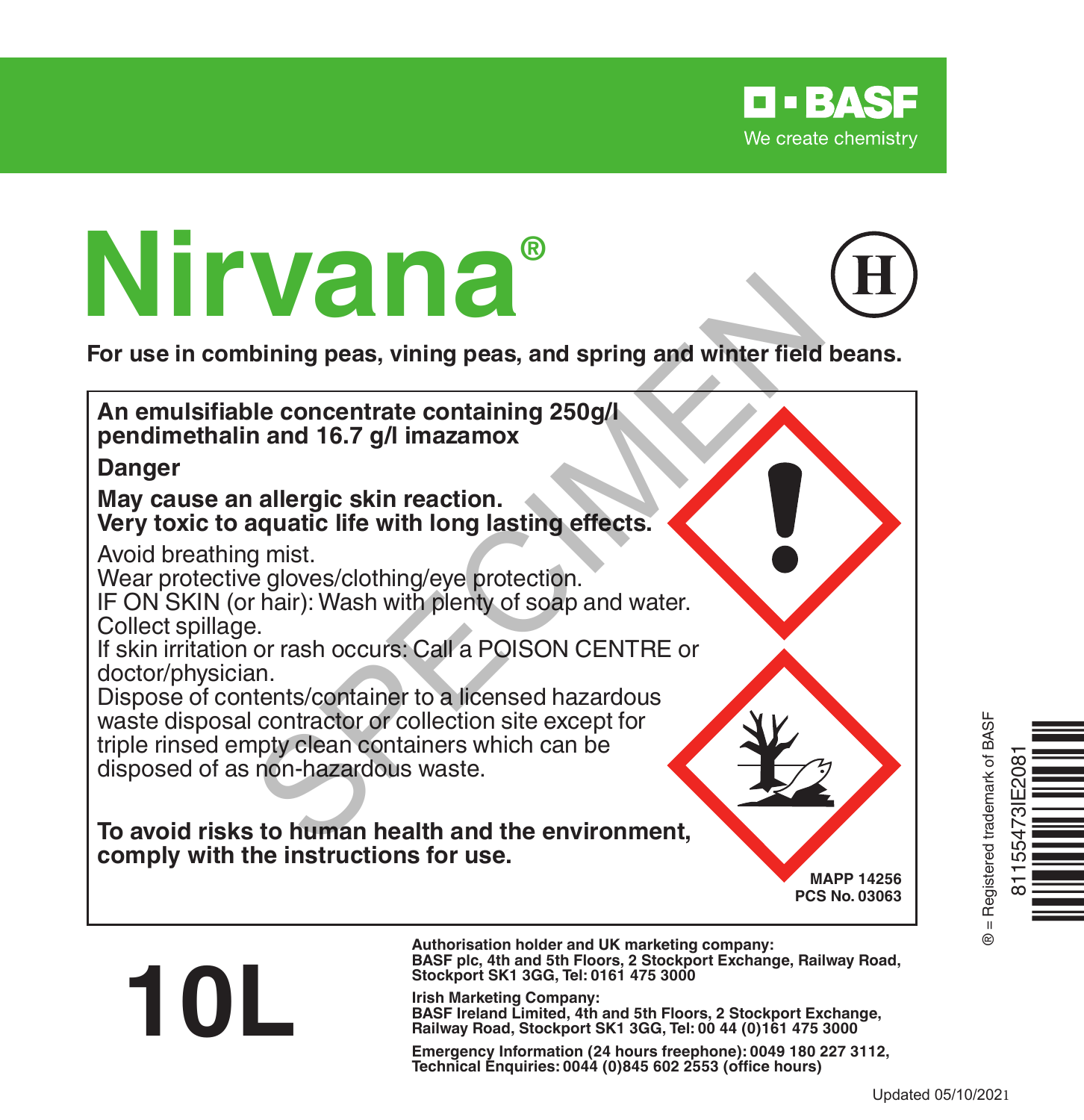An emulsifiable concentrate, containing 250g/l pendimethalin and 16.7 g/l imazamox, for use in combining peas, vining peas, and spring and winter field beans. The (COSHH) Control of Substances Hazardous to Health Regulations may apply to the use of this product at work (UK only) Pack size 5 -10 litres.

#### **SAFETY PRECAUTIONS**

#### **Operator protection**

Engineering control of operator exposure must be used where reasonably practicable in addition to the following personal protective equipment: WEAR SUITABLE PROTECTIVE CLOTHING (COVERALLS) AND SUITABLE PROTECTIVE GLOVES when handling the concentrate. However, engineering controls may replace personal protective equipment if a COSHH assessment shows that they provide an equal or higher standard of protection. WASH HANDS before meals and after work. WHEN USING DO NOT FAT DRINK OR SMOKE. IF YOU FEEL UNWELL seek medical advice (show the label if possible).

#### **Environmental protection**

Do not contaminate water with the product or its container.

Do not clean application equipment near surface water.

Avoid contamination via drains from farmyards and roads.

To protect aquatic organisms respect an unsprayed buffer zone of 5m to water bodies (IE only).

DO NOT ALLOW DIRECT SPRAY from horizontal boom sprayers to fall within 5 metres of the top of the bank of a static or flowing water body, unless a Local Environmental Risk Assessment for Pesticides (LERAP - UK only) permits a narrower buffer zone, or within 1 metre from the top of a ditch which is dry at the time of application. Aim spray away from water.

This product qualifies for inclusion within the Local Environment Risk Assessment for Pesticides (LERAP) scheme (UK only).

Before each spraying operation from a horizontal boom sprayer, either a LERAP must be carried out in accordance with CRD's published guidance or the statutory buffer zone must be maintained, The results of the LERAP must be recorded and kept available for three years.

#### **Storage and disposal**

KEEP AWAY FROM FOOD, DRINK AND ANIMAL FEEDING STUFFS. KEEP OUT OF REACH OF CHILDREN. KEEP IN ORIGINAL CONTAINER, tightly closed, in a safe place. On emptying the container, RINSE CONTAINER THOROUGHLY by using an integrated pressure rinsing device or manually rinsing three times. Add washings to sprayer at time of filling and dispose of container safely. Mount on is contained.<br>
The started water.<br>
The started and costal costs.<br>
The migraged buffer zone of 5m to water bodies (IE only).<br>
The migraged buffer zone of 5m to water hotels (IE only),<br>
The burstical boom sprayer to

**This label is compliant with the CPA Voluntary Initiative Guidance (UK only). This product is approved under the Plant Protection Product Regulations 2005 (as amended) – UK only. This product is approved under S.I. No. 159 of 2012 – Ireland only.**

### **IMPORTANT INFORMATION FOR USE ONLY AS AN AGRICULTURAL HERBICIDE.**

CROPS

Combining peas, vining peas, spring and winter field beans

LERA  $\overline{\mathbf{R}}$ 

Voluntarv **Initiative** 

MAXIMUM INDIVIDUAL DOSE:

4.5 litres product/ha

MAXIMUM NUMBER OF TREATMENTS:

1 Per Crop

LATEST TIME OF APPLICATION: Pre-emergence of the crop

OTHER SPECIFIC RESTRICTIONS: To avoid the build-up of resistance, do not apply this or any other product containing an ALS inhibitor herbicide with claims for control of grass-weeds more than once to any crop.

**READ THE LABEL BEFORE USE. USING THIS PRODUCT IN A MANNER THAT IS INCONSISTENT WITH THE LABEL MAY BE AN OFFENCE. FOLLOW THE CODE OF PRACTICE FOR USING PLANT PROTECTION PRODUCTS.**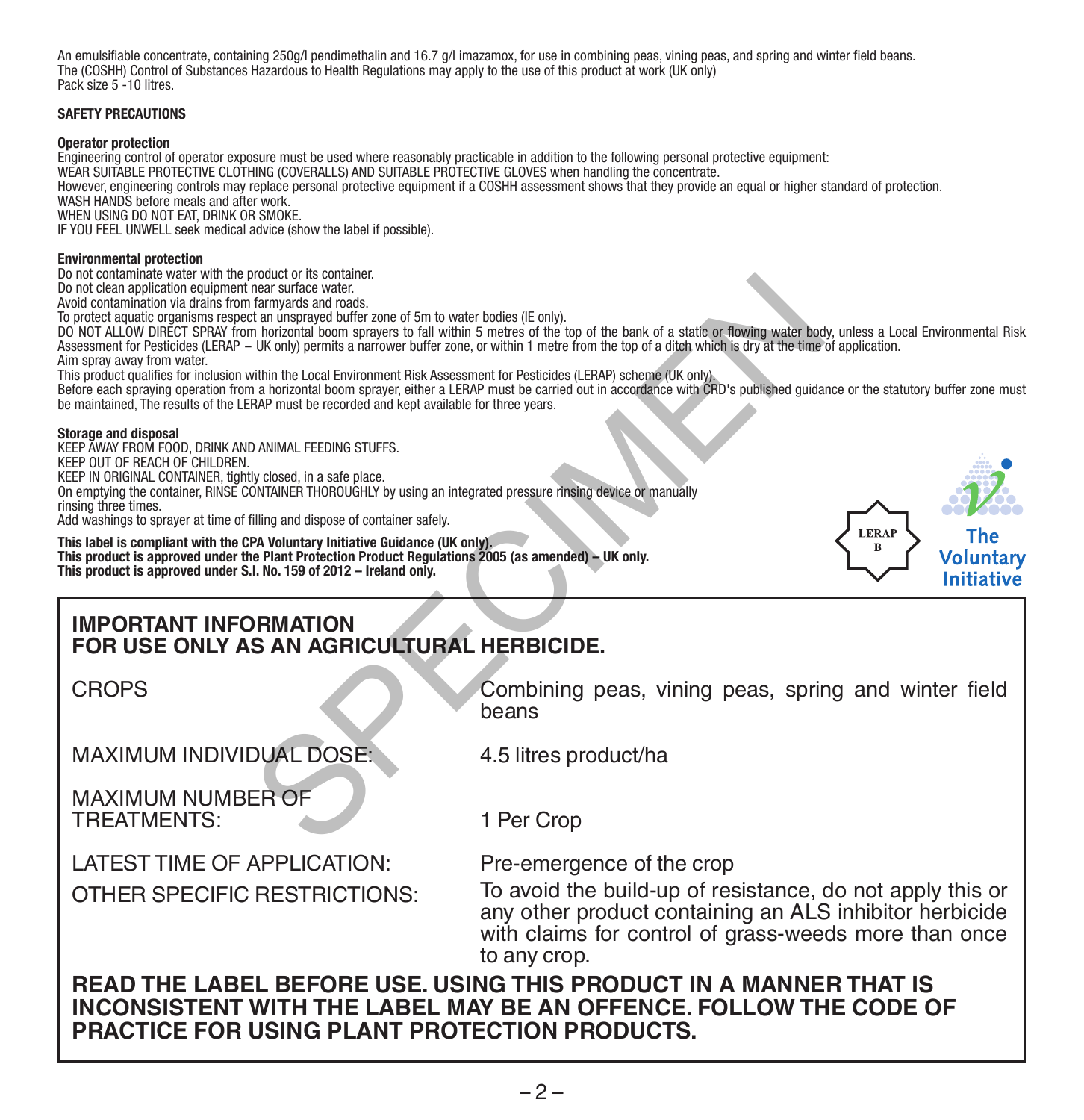# **DIRECTIONS FOR USE**

IMPORTANT: This information is approved as part of the Product Label. All instructions within this section must be read carefully in order to obtain safe and successful use of this product.

NIRVANA is a herbicide containing pendimethalin and imazamox, for the pre-emergence control of a range of broad-leaf weeds in winter and spring field beans, combining peas and vining peas.

#### **Restrictions/Warnings**

#### **Efficacy**

Residual control may be reduced where soil organic matter exceeds 6%, or on soils which are cloddy at application.

# **Soil types**

NIRVANA may be applied on any mineral soil types. Do not use on soils containing more than 10% organic matter. Do not apply to soils which are waterlogged or prone to water logging.

### **Seedbed preparation**

Seedbed must have a fine, firm tilth. Consolidate loose or cloddy seedbeds before use.

Weed control may be reduced on cloddy seedbeds.

Do not soil incorporate NIRVANA.

Do not disturb the soil after NIRVANA has been applied.

### **Crop safety**

Cloddy soils may cause the seed to be inadequately covered, which may lead to crop damage. Some 'cupping' of the leaves may occur following application but this is generally transient with crops recovering fully. On stony or gravely soils, crop damage may occur, particularly if heavy rain follows treatment. be reduced where soil organic matter exceeds 6%, or on s<br>
splied on any mineral soil types.<br>
containing more than 10% organic matter.<br>
which are waterlogged or prone to water logging.<br>
on<br>
a fine, firm tilth. Consolidate l

Seed must be drilled to a depth of at least 2.5 cm of settled soil.

Do not apply once the plumule is less than 13 mm from the soil surface.

# **Weather conditions**

Residual control may be reduced under prolonged dry conditions. Do not apply if heavy rain is forecast.

### **Spray drift**

Extreme care should be taken to avoid damage by drift onto crop and non-crop plants outside the target area.

## **Sprayer cleaning**

Concentrated NIRVANA may stain. Avoid spillage. Staining is minimised if skin/clothes are washed immediately. Wash out the sprayer thoroughly after the use of NIRVANA, using a proprietary spray tank cleaner ensuring no residues of the product remain.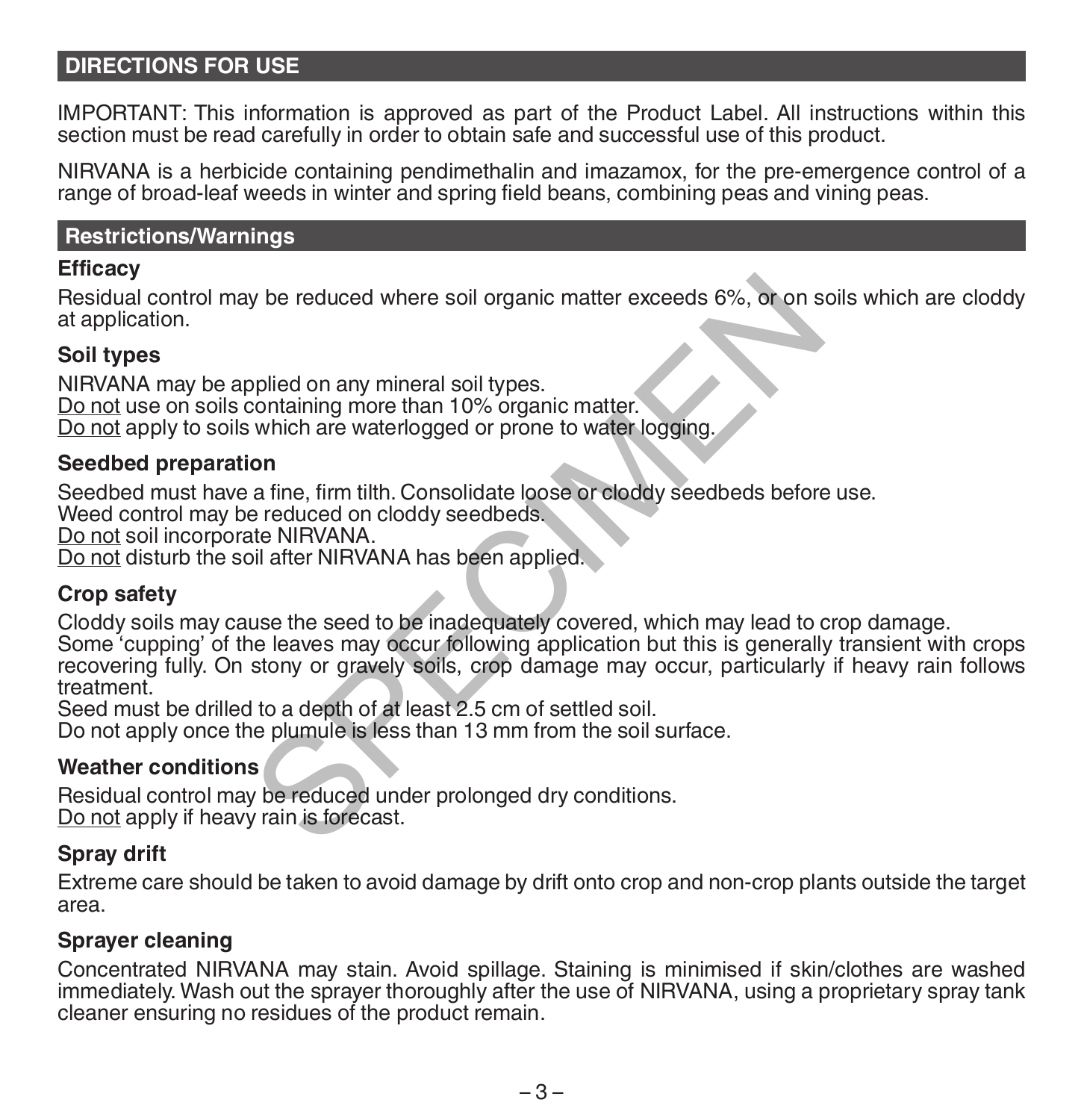# **Processed crops** CONSULT PROCESSORS BEFORE USE.

# **Weed control**

Susceptibility of weeds pre-emergence to NIRVANA at 4.5 litres per hectare.

| Weed species           | Susceptibility rating   |  |  |
|------------------------|-------------------------|--|--|
| Annual mercury         | MS                      |  |  |
| Black-bindweed         | S                       |  |  |
| Charlock               | S                       |  |  |
| Common chickweed       | S                       |  |  |
| Common field-speedwell | S                       |  |  |
| Common fumitory        | S                       |  |  |
| Common orache          | $\overline{\mathbf{s}}$ |  |  |
| Common poppy           | S                       |  |  |
| Fat-hen                | S                       |  |  |
| Field pansy            | <b>MR</b>               |  |  |
| Fool's-parsley         | <b>MR</b>               |  |  |
| Green field-speedwell  | S                       |  |  |
| Grey field-speedwell   | S                       |  |  |
| Henbit dead-nettle     | S                       |  |  |
| Ivy-leaved speedwell   | S                       |  |  |
| Knotgrass              | S                       |  |  |
| Red dead-nettle        | $\overline{s}$          |  |  |
| Redshank               | S                       |  |  |
| Runch                  | <b>MS</b>               |  |  |
| Scarlet pimpernel      | S                       |  |  |
| Scented mayweed        | <b>MS</b>               |  |  |
| Shepherd's-purse       | <b>MR</b>               |  |  |
| $S =$ susceptible      |                         |  |  |

MS = moderately susceptible

MR = moderately resistant

| <b>Resistance Management</b> |  |  |                   |  |
|------------------------------|--|--|-------------------|--|
| GROUP                        |  |  | <b>HERBICIDES</b> |  |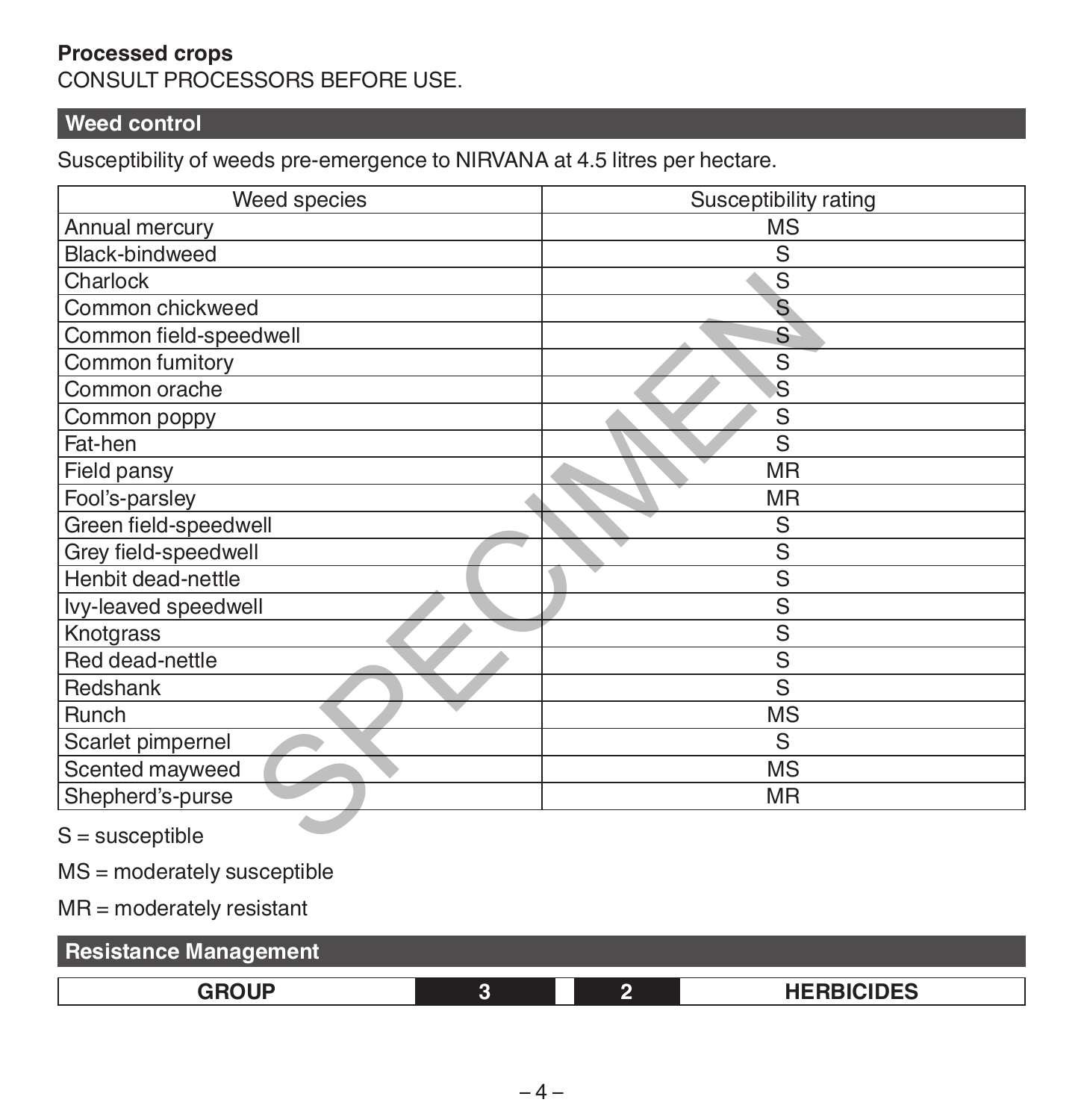This product contains imazamox which is an ALS inhibitor, also classified by the HRAC as 'Group B'. Repeated use of herbicides with the same mode of action can increase the risk of strains of weeds developing resistance to these compounds, leading to poor control. In order to minimise the risk, a strategy for preventing and managing such resistance should be adopted. Use products with different modes of action and from different chemical groups in sequence or tank-mix, in conjunction with effective cropping rotation and cultivation techniques. In all cases the recommended rate of use should be adhered to. Use only as part of a resistance management strategy that includes cultural methods of control and does not use ALS inhibitors as the sole chemical method of grass-weed control. Further guidance on weed resistance management is available from the Herbicide Resistance Action Committee (HRAC) and Weed Resistance Action Group (WRAG). Follow WRAG Guidelines.

# **Crop Specific Information**

# **Crops**

NIRVANA can be used on all varieties of winter and spring field beans, combining peas, and vining peas.

## **Time of application**

Apply NIRVANA as soon as possible after sowing and before weed emergence. Do not apply once the plumule is less than 13 mm from the soil surface. Avoid overlapping spray swaths.

## **Rate of application**

Apply 4.5 litres NIRVANA in 200 – 300 litres of water per hectare.

# **Following Crops**

Winter wheat and winter barley may be drilled as the following crop after application of NIRVANA, provided a minimum interval of 3 months is observed between application and drilling. The land should at least be cultivated by a non-inversion method (discing) before drilling takes place Francisco and all varieties of winter and spring field beans, combined<br>
Sed on all varieties of winter and spring field beans, combined<br>
Second as possible after sowing and before weed emergence. I<br>
Survey swaths.<br>
The spr

Winter oilseed rape and other brassica crops should not be drilled as the following crop.

A minimum interval of 12 months should elapse between application and sowing Red Beet, Sugar Beet and Spinach.

# **Mixing and Spraying**

## **Mixing**

Fill the tank half full with water and start the agitation. To ensure thorough mixing of the product, invert the container several times before opening. Add the required quantity of NIRVANA to the spray tank while re-circulating. Fill up the tank with water and continue agitation until spraying is completed.

On emptying the container, rinse container thoroughly by using an integrated pressure rinsing device or manually rinsing three times. Add washings to sprayer at time of filling and dispose of container safely.

Wash out the sprayer thoroughly after the use of NIRVANA, using a proprietary spray tank cleaner ensuring no residues of the product remain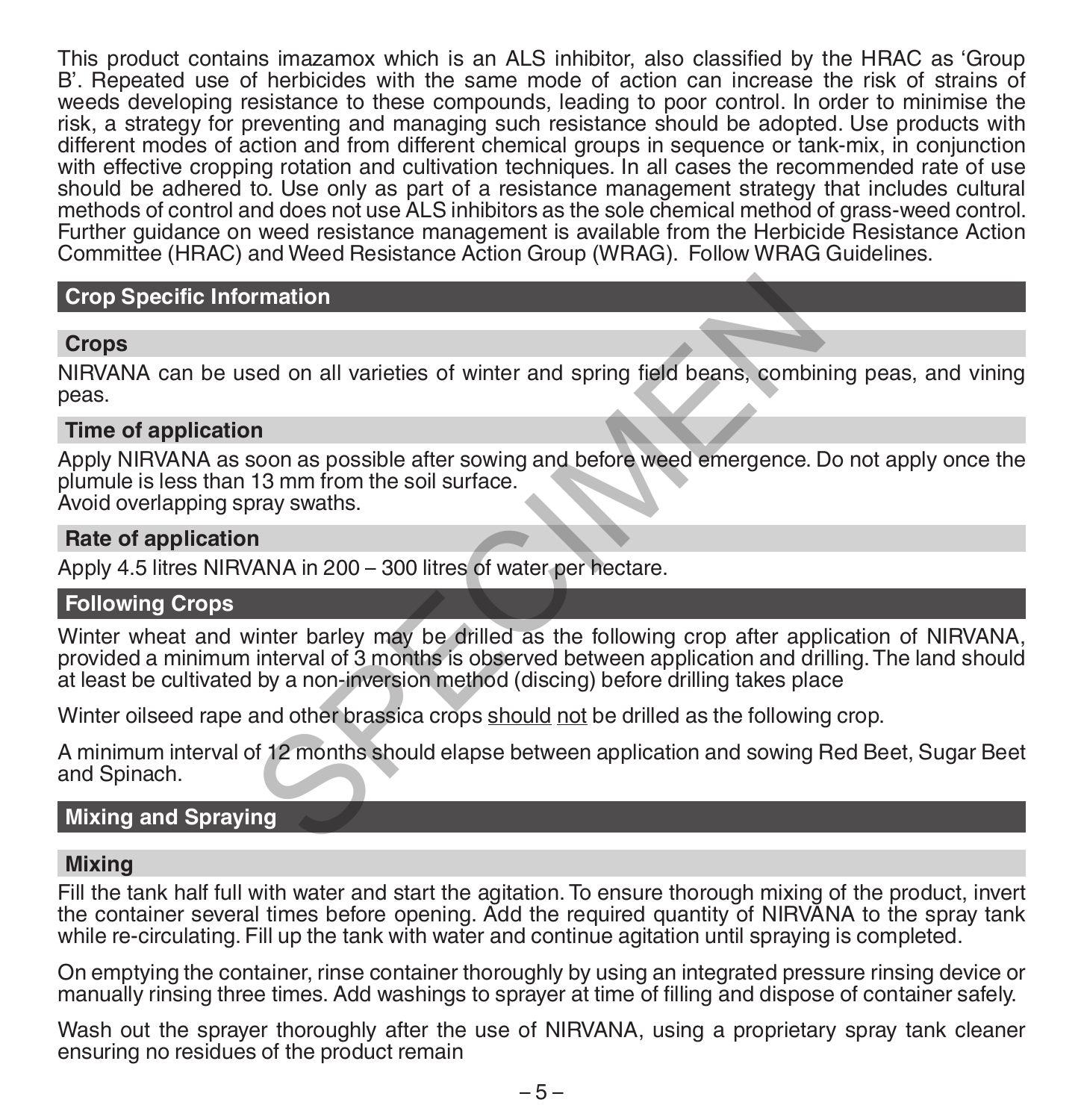# **Application**

Apply as a MEDIUM spray, as defined by BCPC.

# **Trademark Acknowledgements**

Nirvana is a registered trademark of BASF.

**The following does not form part of the product label under the Plant Protection Products Regulations 2005 (as amended) - UK only.**

### **The following does not form part of the product label under S.I. No. 159 of 2012 - Ireland only.**

With many products there is a general risk of resistance developing to the active ingredients. For this reason a change in activity cannot be ruled out. It is generally impossible to predict with certainty how resistance may develop because there are so many crop and use connected ways of influencing this. We therefore have to exclude liability for damage or loss attributable to any such resistance that may develop. To help minimise any loss in activity the BASF recommended rate should in all events be adhered to.

Numerous, particularly regional or regionally attributable, factors can influence the activity of the product. Examples include weather and soil conditions, crop plant varieties, crop rotation, treatment times, application amounts, admixture with other products, appearance of organisms resistant to active ingredients and spraying techniques. Under particular conditions a change in activity or damage to plants cannot be ruled out. The manufacturer or supplier is therefore unable to accept any liability in such circumstances. All goods supplied by us are of high grade and we believe them to be suitable, but as we cannot exercise control over their mixing or use or the weather conditions during and after application, which may affect the performance of the material, all conditions and warranties, statutory or otherwise, as to the quality or fitness for any purpose of our goods are excluded and no responsibility will be accepted by us for any damage or injury whatsoever arising from their storage, handling, application or use; but nothing should be deemed to exclude or restrict any liability upon us which cannot be excluded or restricted under the provisions of the Unfair Contract Terms Act 1977 or any similar applicable law. s not form part of the product label under S.I. No. 159 of<br>there is a general risk of resistance developing to the active<br>there is a general risk of resistance developing to the active<br>devicity cannot be ruled out. It is g

# **Section 6 of the Health and Safety at Work Act**

# **Additional Product Safety Information**

The product label provides information on a specific pesticidal use of the product; do not use otherwise, unless you have assessed any potential hazard involved, the safety measures required and that the particular use has "off-label" approval or is otherwise permitted under the Plant Protection Products Regulations.

The information on this label is based on the best available information including data from test results.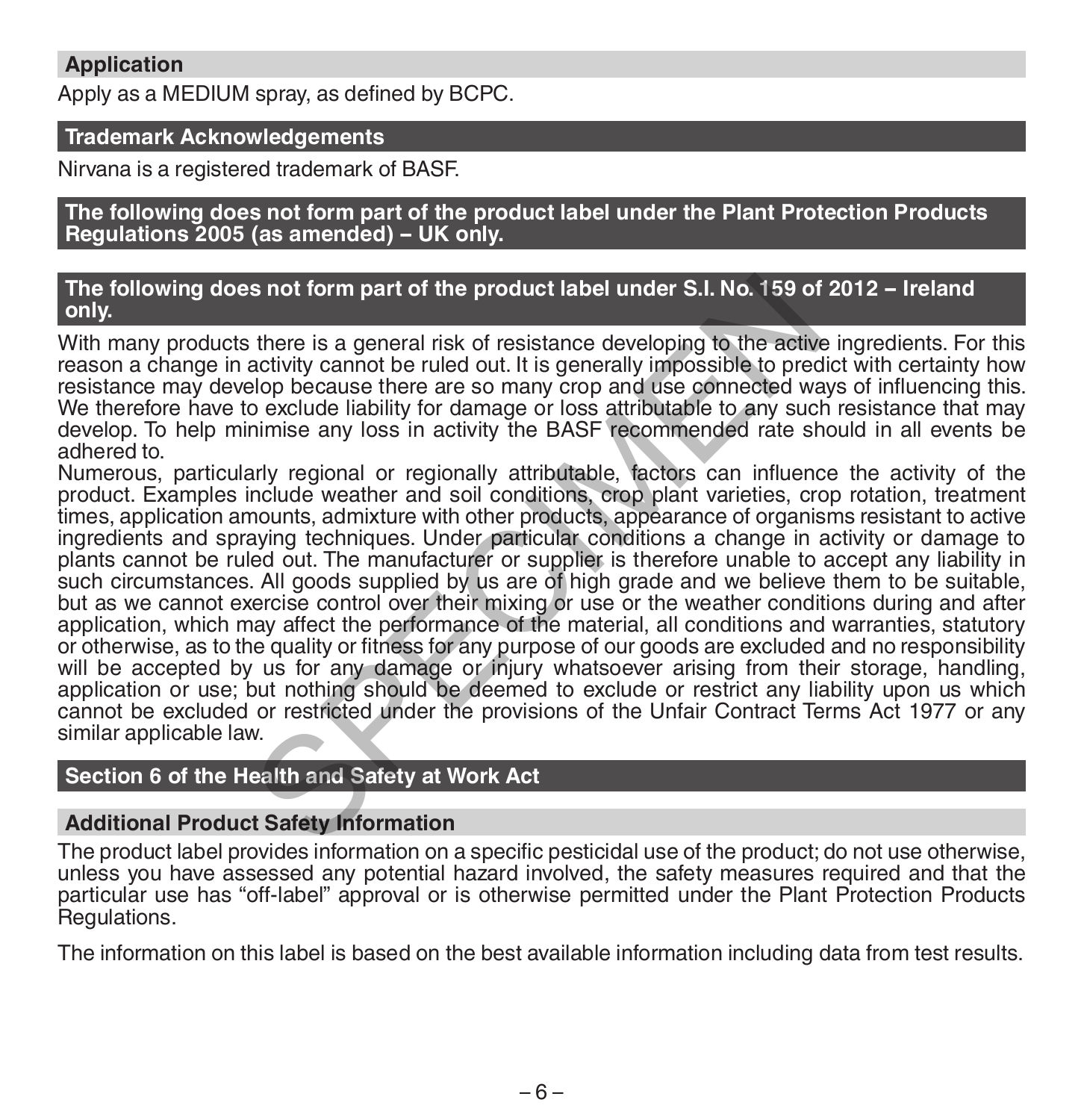# **UK Safety Data Sheet**

To access the Safety Data Sheet for this product scan the QR code or use the weblink below:



agricentre.basf.co.uk/Nirvana/MSDS

Alternatively, contact your supplier.

# **Ireland Safety Data Sheet**

To access the Safety Data Sheet for this product scan the QR code or use the weblink below:



agricentre.basf.ie/Nirvana-IE/MSDS

Alternatively, contact your supplier.